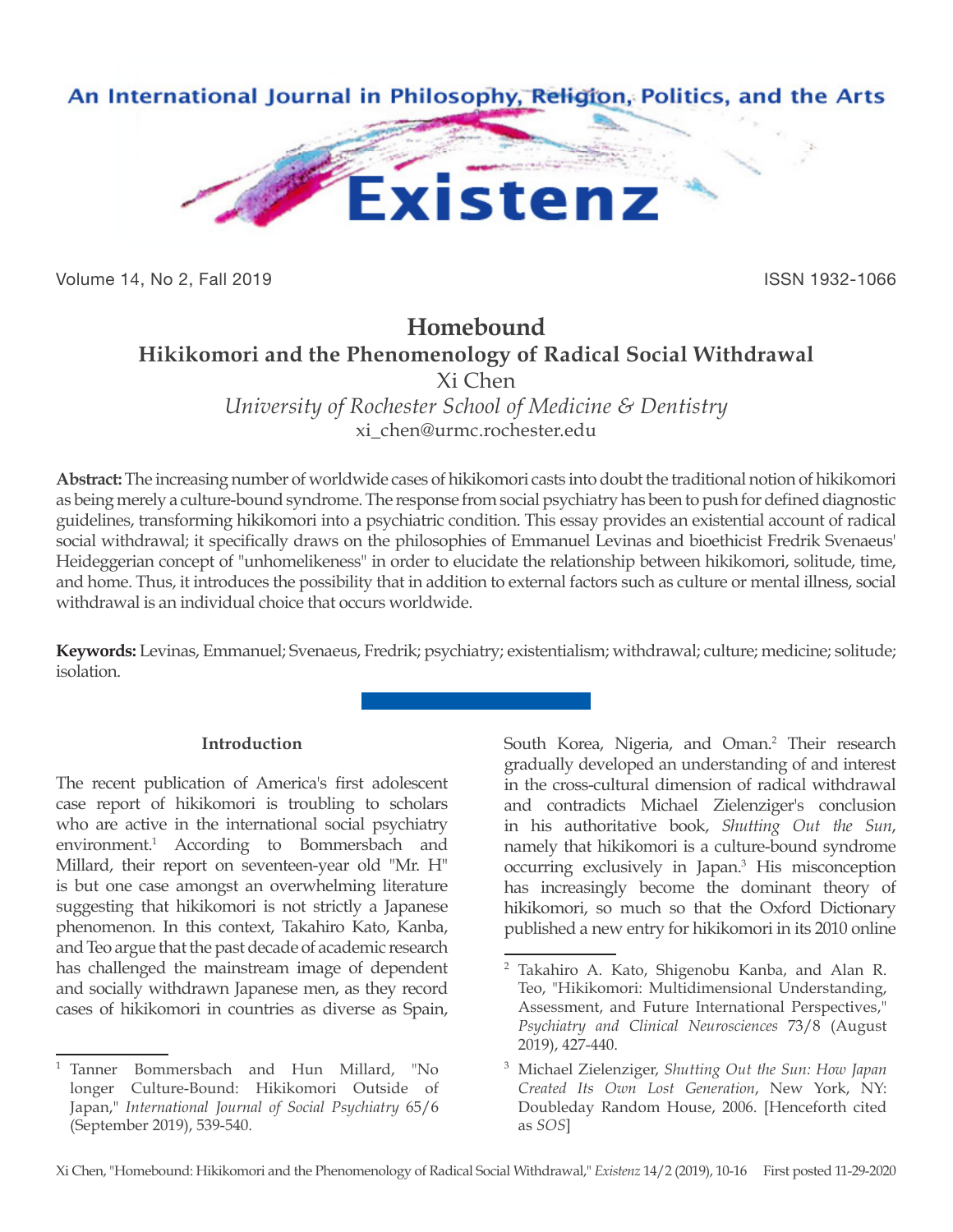version as "(in Japan) the abnormal avoidance of social contact, typically by adolescent males."4 There is some fundamental irony to this bias that has become a gutlevel instinct, that hikikomori—if one is to presuppose it as being a problem and the psychopathological legacy of Japan's unique economic and cultural malaise must be tied to a single society before solutions can be addressed. This is not only the case because research sets out to finding such boundaries, but also because the issue of being bound in itself is the crux of what it is to be hikikomori. The Japan-centric model cannot engage in a culture-independent phenomenology of being homebound, a word that means both "confined to home" and "searching for a home." A re-conception of social withdrawal that recognizes its passive and active drives will see hikikomori as not just a reasonable and expected response to societal alienation as Zielenzinger suggests, but will also recognize it as a courageous response.

The scope of this essay is to understand this desperate courage without pigeonholing the phenomena of hikikomori to particular cultural milieus. By utilizing a philosophical and existential approach, I will draw on the French philosopher Emmanuel Levinas' writings on the "Other," and on the theory of "unhomelikeness," developed by the Swedish bioethicist Fredrik Svenaeus in which he uses Heideggerian phenomenology in order to understand illness. Of course, the truth related to being homebound will be a multidisciplinary one. One cannot ignore the valuable contributions by psychiatrists, eminently among them Takahiro Kito and Alan Teo, who have recorded rich case studies regarding hikikomori in various countries, who invented the first assessment scale of hikikomori symptoms,<sup>5</sup> and who propose the most current diagnostic criteria for identifying hikikomori as follows:

(A) The person spends most of the day and nearly every day confined to home.

- (B) Marked and persistent avoidance of social situations (e.g., attending school, working) and social relationships (e.g., friendships, contact with family members).
- (C) The social withdrawal and avoidance interferes significantly with the person's normal routine, occupational (or academic) functioning, or social activities or relationships.
- (D) The person perceives the withdrawal as egosyntonic.
- (E) In individuals under age 18 years, the duration is at least 6 months.<sup>6</sup>
- (F) The social withdrawal and avoidance are not better accounted for by another mental disorder, such as Social Phobia (e.g., avoidance of social situations because of fear of embarrassment), Major Depressive Disorder (e.g., avoidance of social situations as a reflection of neurovegetative symptoms), Schizophrenia (e.g., isolation due to negative symptoms of psychosis), or Avoidant Personality Disorder (e.g., isolation due to fears of criticism or rejection).

Beyond psychiatric medicine, researchers in fields ranging from sociology, hematology, public health, to attachment theory, have addressed the phenomenology of hikikomori. These approaches have in common the assumption that social withdrawal is a sign of deficiency, of abnormal character, and of lack of health. Under this model, hikikomori are merely pulling away from others, from responsibility, and from the necessity of growing up. The analysis provided here rejects this interpretation of hikikomori and instead emphasizes a broader perspective that includes listening to the stories of hikikomori, one that treats social withdrawal as a willful action toward the fulfillment of a desire; one of which is the desire for solitude.

### **Solitude**

People are not shy about solitude. In fact, a group of mostly American psychologists even wrote a 600-page handbook on solitude in 2014.7 One could interpret

<sup>4</sup> Oxford English Dictionary, "hikikomori, n.," OED Online, Oxford University Press, June 2020, www.oed. com/view/Entry/276284. Accessed 6 July 2020.

<sup>5</sup> Alan R. Teo, Jason I. Chen, Hiroaki Kubo, Ryoko Katsuki, Mino Sato-Kasai, Norihiro Shimokawa, Kohei Hayakawa, Wakako Umene-Nakano, James E. Aikens, Shigenobu Kanba, and Takahiro Kato, "Development and validation of the 25-item Hikikomori Questionnaire (HQ-25)," *Psychiatry and Clinical Neurosciences* 72/10 (June 2018), 780-788.

<sup>6</sup> Alan R. Teo and Albert C. Gaw, "Hikikomori, A Japanese Culture-Bound Syndrome of Social Withdrawal?: A Proposal for DSM-5," *The Journal of Nervous and Mental Disease* 198/6 (June 2010), 444-449, here p. 447.

<sup>7</sup> Robert J. Coplan and Julie C. Bowker, eds., *The Handbook of Solitude: Psychological Perspectives on Social Isolation, Social Withdrawal, and Being Alone*, Hoboken, NJ: Wiley-Blackwell, 2014.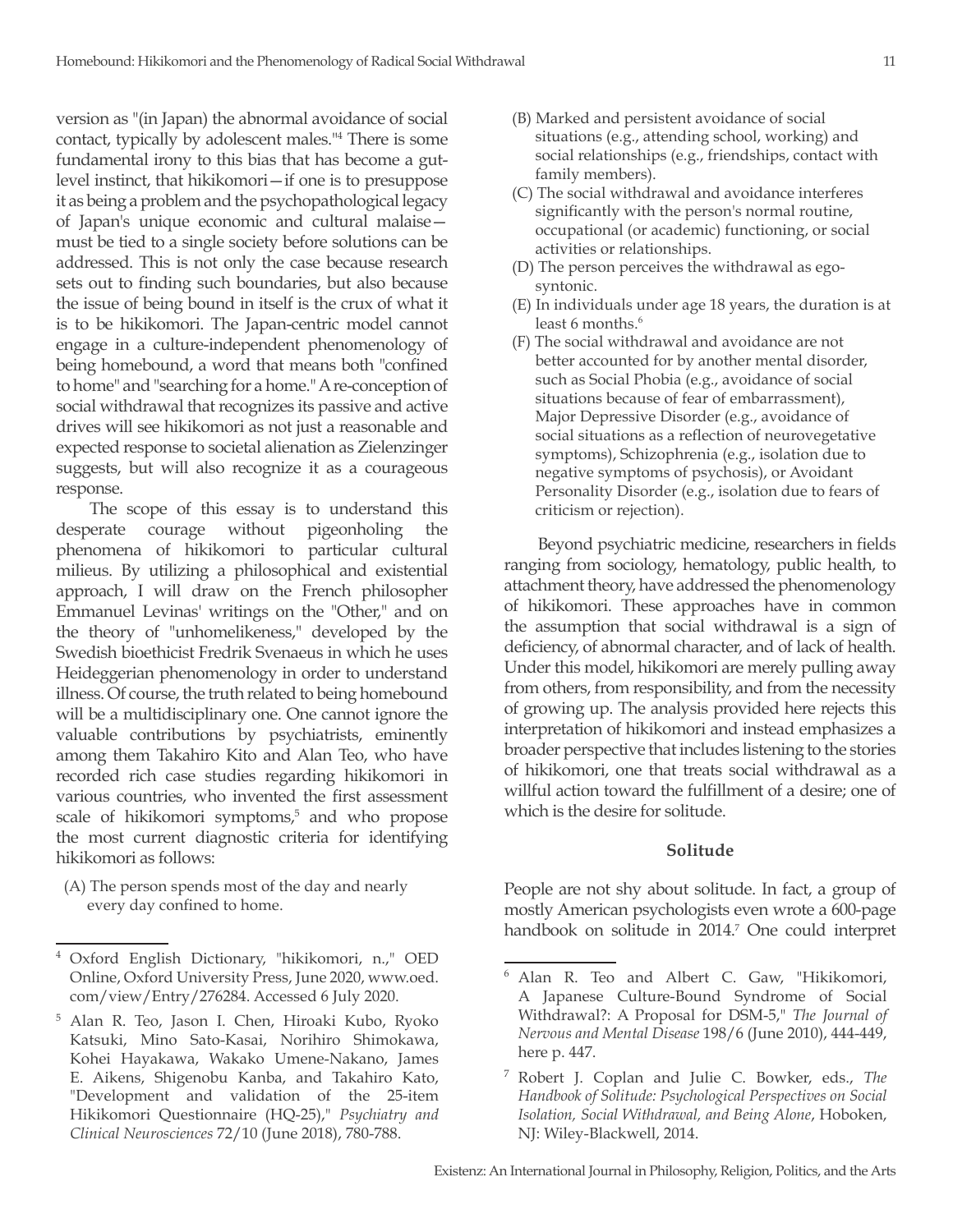this turn toward redeeming solitude as a reaction to modern society's increasing struggle with hyperconnectivity and information overload. Yet, celebrating solitude seems to be as old as history itself. For instance, the archetypal hermit is indifferent but wise, a guide for knight-errants in medieval romances or, as in the case of Friedrich Nietzsche's *Thus Spoke Zarathustra*, the philosophical saviors of decadent societies. Writers and artists have a particular reputation for transforming solitude into a glorious experience that produces creativity and self-knowledge. For example, Franz Kafka writes:

It isn't necessary that you leave home. Sit at your desk and listen. Don't even listen, just wait. Don't wait, be still and alone. The whole world will offer itself to you to be unmasked, it can do no other, it will writhe before you in ecstasy.8

Here, Kafka's characterization of the world as being subservient yet joyful positions the solitude-is-good view in the context of an individual's relation with knowledge. Kenneth Rubin points out that there are good and bad kinds of alone time.<sup>9</sup> His provisos for the good and productive kind of alone time are that solitude be voluntary, balanced with access to social groups, emotionally regulated, and amenable to maintaining positive, supportive relationships with others. The productivity in question here could be described with an escape-valve-type model: all people in a society need some time for self-contemplation, self-exploration, and introspection. We all need rooms, tents, caves, and noise-cancelling headphones of our own. For capitalist societies to function, the most tired and burnt-out and disillusioned and dejected amongst us humans must have secluded spaces to retreat into, to find self-knowledge, in preparation for one's grand return to corporate life. As an example for the bad or destructive kind of solitude that is most ostensibly relevant to hikikomori, one can consider the plot in David Foster Wallace's *Infinite Jest*, a novel that obsessively explores characters who are isolated from

meaningful engagement with others.10 Their solitude is never truly voluntary, as the majority of these characters are addicted to some object or activity, the most salient of which are drugs and digital entertainment. Here, the desire of solitude is absorption in a way that is beyond mental dependency and escapism, and that is profoundly physical. The body as a locus for competing addictions or compulsions must lock itself away from society to feel safe.

Nonetheless, Rubin's two instances of solitude have little to do with hikikomori. A more suitable understanding of this human condition is given by Emmanuel Levinas in *Time and the Other* wherein he shows that humans are concerned with "the ontological root of solitude."11 That is, there is no value in determining whether solitude is a deficiency either in support of or in opposition to collectivism. Levinas addresses the ontological root of solitude with these eloquent words:

It will not be a knowledge, because through knowledge, whether one wants it or not, the object is absorbed by the subject and duality disappears. It will not be an *ecstasis*, because in *ecstasis* the subject is absorbed in the object and recovers itself in its unity. All these relationships result in the disappearance of the other. [*LTO* 41]

When speaking of self-knowledge and *ecstasis*, this does not address being in solitude, rather it addresses going beyond solitude; threading frayed subject-subject relations with subject-object relations. The direction here is not toward a generalization of hikikomori but rather toward being actively concerned with the ontological root of solitude. Of course, the path to social withdrawal can be chosen for many reasons, resulting from many dispositions and many fears. Some hikikomori are attracted to solitude on grounds of its opportunities for gaining knowledge, such as Jun in *SOS* who gives up on studying for university entrance exams because of his desire to closely read the works of Immanuel Kant. A glance at case reports in the literature portrays a group of intelligent people who are articulate about their situation and their reasons for withdrawal. Some spend their night-days immersed in the Internet or they are absorbed by gaming, and some dedicate their time to

<sup>8</sup> Franz Kafka, *The Zurau Aphorisms*, transl. Michael Hofmann and Geoffrey Brock, New York, NY: Schocken 2006, p. 108.

<sup>9</sup> Kenneth H. Rubin, "Foreword: On Solitude, Withdrawal, and Social Isolation," in *The Handbook of Solitude: Psychological Perspectives on Social Isolation, Social Withdrawal, and Being Alone*, eds. Robert J. Coplan and Julie C. Bowker, Hoboken, NJ: Wiley-Blackwell 2014, pp. xii-xviii, here p. xv.

<sup>10</sup> David Foster Wallace, *Infinite Jest*, New York, NY: Little, Brown and Company, 1996.

<sup>11</sup> Emmanuel Levinas, *Time and the Other*, transl. Richard A. Cohen, Pittsburgh, PA: Duquesne University Press 1987, p. 41. [Henceforth cited as *LTO*]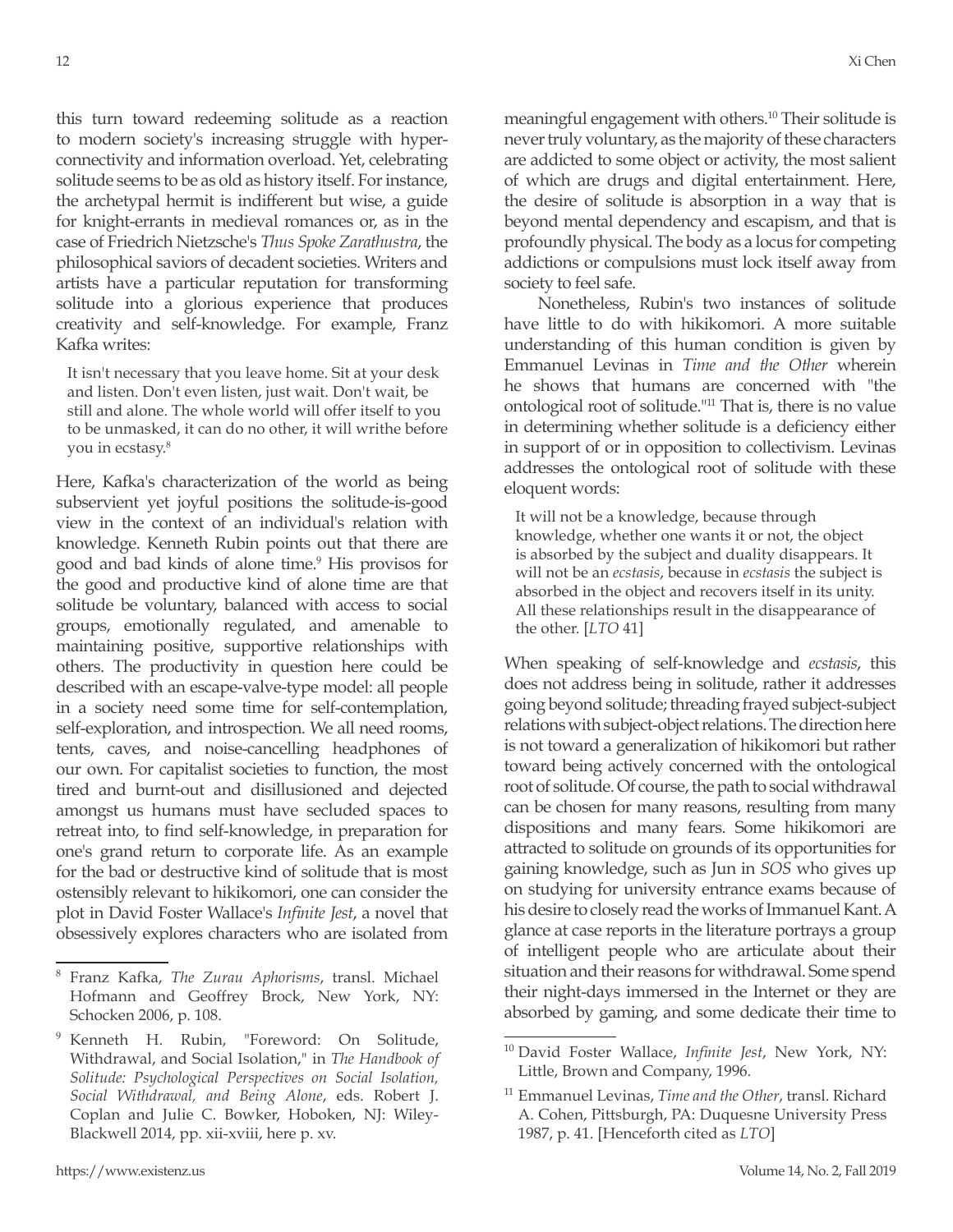reading books. Some spend their time staring at walls. My aim here is presenting neither an ethnography of hikikomori nor a psychological theory. Instead, the objective is to comprehend what happens to the body and mind after six months or longer of being largely alone at home. Irrespective of whether the choice for solitude is involuntary, there must be a perceived value in one's longing for solitude in addition to the apparent reason of having been hurt by the outside world.

#### **Time**

Living the same night-day ad infinitum in the secure space of a bedroom is somehow similar to stopping time. This point was made tacitly by the title of psychiatrist Tamaki Saitō's book, *Hikikomori: Adolescence without End*, the 1998 bestseller that originally introduced the world to the word hikikomori.12 This oftentimes invisible bond between solitude and time hints at what exactly is so radical about hikikomori. It goes beyond, or possibly prior to, the need for knowledge or ecstasis. It moves toward solitude, in Levinas' words, as "a category of being" (*LTO* 39). Solitude when seen in this light becomes extraordinary and profoundly existential for it implies a control, or even a mastery over existence. No longer merely in a state of just "despair and...abandonment," hikikomori find a place where they can have courage, what Levinas would have called "a virility, a pride and a sovereignty" (*LTO* 54). This is a courage that the capitalist world has beaten out of them either through negative judgment, prejudice, or outright bullying. The bedroom becomes a counterforce of near-total ipseity, an obscure philosophical word that describes a virtual world devoid of the discomforting influence of others on an individual's identity. In his work *Existence and Existents*, Levinas offers the helpful French phrase *il y a* (there is), to label this fundamental mood of beings, or "existents", when experiencing the proverbial nothing of existence in near-total ipseity.13 In this space, there is no this or that, just a "universal absence [that is] a presence, an absolutely unavoidable presence" (*LEE* 55). In the hikikomori

bedroom, all other beings dissipate under a cloud of *il y a* darkness. The alleged catch phrase of hikikomori, when responding to investigator questions, is "I don't know." In this permanent dark night of the soul, in which they hide from the uncertainty of the outside within the straightforward cause-and-effect logic of the inside, existents can make life about the one "intransitive element" that they have mastery over, that no other can ever understand: the work of existing. This is the "interior relationship par excellence" (*LTO* 42), which is Levinas' way of saying that this solitude is so far inward that one just is. And in a sense, this monadic relationship is not something that existents go looking for in subjectivity, but return to it. Levinas writes, "It is by existing that I am without windows and doors" (*LTO* 42). The existent is at home. Through radical social withdrawal, hikikomori summon the apocalypse and are the last people on Earth. No one to listen to, to take heat from; there is no past and no future other than the individual's own.

This is the Kafkaesque, anarchic "silent world" that Levinas develops in his opus *Totality and Infinity*. 14 The individual comes as close as possible to being an existent separated from being-with-others, no longer participating in meaningful dialogue with even the most kind-hearted of interlocutors, such as, for example, a parent. "I don't know" is the extent of permissible vulnerability. The individual becomes "unconcerned with its justification" (*LTI* 90) and becomes heartbreakingly ambivalent toward every other individual. The outside world becomes a grand spectacle of miserable and frustrated adults suffocating under the shroud of cynicism and disappointed dreams. In the very modern quest for uprooting hikikomori from seclusion and thus allegedly curing them, onlookers nudge uncomfortably close to the possibility that the silent world is a theatre from which the so-perceived adult world is quietly laughed at. The finger-pointing mechanism of diagnosing illness in hikikomori comes into question, and philosophers tend to say the word "suffering" under their breath. Zielenziger describes his own doubt and devastation when he reflects on a testimony by Kenji, a 34-year old hikikomori who observes that he could think of no adults in his life that grew up free in order to

<sup>12</sup> Saitō Tamaki, *Hikikomori: Adolescence without End*, transl. Jeffrey Angles, Minneapolis, MN: University of Minnesota Press, 2013.

<sup>13</sup> Emmanuel Levinas, *Existence & Existents*, transl. Alphonso Lingis, Pittsburgh, PA: Duquesne University Press, 2001. [Henceforth cited as *LEE*]

<sup>14</sup> Emmanuel Levinas, *Totality and Infinity: An Essay on Exteriority*, transl. Alphonso Lingis, Pittsburgh, PA: Duquesne University Press, 2001. [Henceforth cited as *LTI*]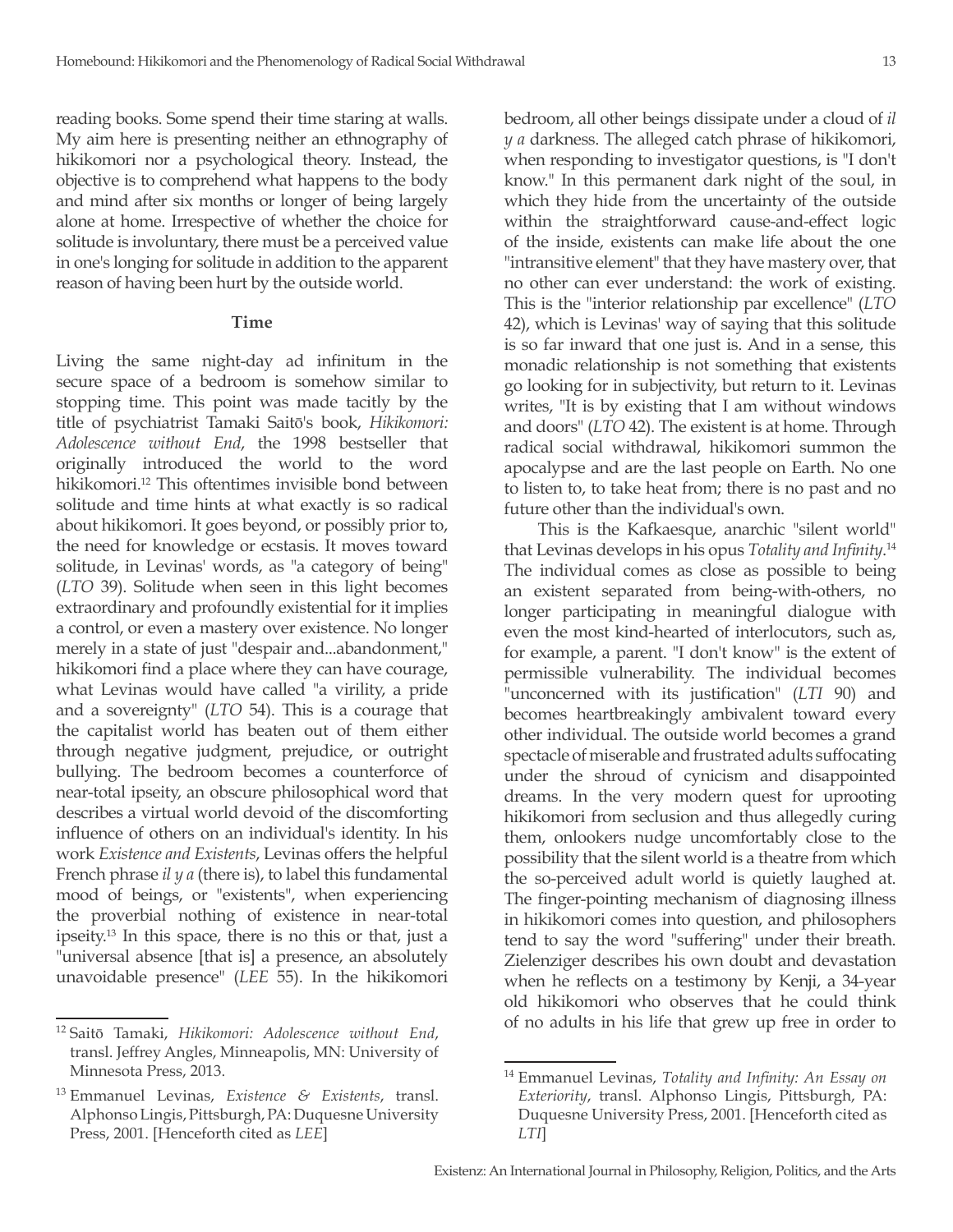become what they wanted. Zielenziger writes: "I can think of no more gloomy diagnosis of a modern people" (*SOS* 297). In a horrifyingly perverse way, this mode of being moves in a similar vein as Levinas' immortal search for an ethics as first philosophy. By paring away the contingencies of unequal financial opportunities, unfair social situations, corrupted systems of morality, and the ineluctable frustrations of human society in general, is in a way to look for a primordial and raw notion of truth and justice. Through the sheer fact of being, the stone-cold master of existence becomes royalty in the silent world. Life proceeds in an orderly and predictable fashion. Eating and sleeping are no longer indulgences, but meager ways of surviving. Video games allow access to virtual lands where hard work and sincere commitment is proportionately rewarded with levels, upgrades, and new abilities. Internet anonymity and passive media consumption writ large allow for pseudo-contact with others without necessarily implicating oneself in real relationships. These are worrisome twists on Levinas' conception of nourishment, which he describes as "the transmutation of the other into the same, which is the essence of enjoyment" (*LTI* 111). The enjoyment for hikikomori is a hyper-real relationship with virtual others from a vast distance, "approach[ing] without touching" (*LTI* 109). Although this is not what Levinas intended at all, it is the hikikomori way of balancing self-nourishment with the infinite quality that should be part and parcel of ethics. Signing off from the dull absurdity of the adult world, hikikomori become the center of a story with endless restarts, a tale with magic and wonder as givens. Heroism comes with an online walkthrough. The terror and domination of one's desires are being overthrown.

#### **Home**

The metaphorical meanings of the human heart are numerous. They are being represented in the timeless muse of art, literature, music, and religion. The heart is seen as the seat of the deepest emotions: joy, grief, and of course love. The phrase "learning by heart" captures the heart's role for holding on to memories, as being a book of the soul. Paintings of St. Augustine often have the philosopher sitting at his desk before an open book clutching a pen in one hand and his heart in the other. In Joseph Conrad's *Heart of Darkness*, the heart refers to the center of existence. From eighteen to twenty-one days after conception, the heart beats in a steady rhythm that has become synonymous with life itself. For example, author Annie Dillard observes,

if you sit absolutely perfectly balanced on the end of your spine, with your legs either crossed tailor-fashion or drawn up together, and your arms forward on your legs, then even if you hold your breath, your body will rock with the energy of your heartbeat, forward and back, effortlessly, for as long as you want to remain balanced.<sup>15</sup>

Sadly, to be so endlessly meaningful also means to be endlessly mockable. Its sickeningly sweet epithets broken-hearted, light-hearted, heavy-hearted, coldhearted, down-hearted, kind-hearted, big-hearted, softhearted, hard-hearted, good-hearted—are worn on the sleeve or stuck in the throat or melted on the ground of sensitive people. These epithets have rendered the organ and its musers into a silly cartoon. This cynicism about the heart and what it represents casts a shadow on the very human desire for symbols and for meaning. And in physiologic terms, this is what the heart does for us: It pumps nutrient-rich blood to the farthest reaches of the body, infusing the entire multi-track network of arteries and capillaries and veins with nourishment. To abandon the heart with a knowing sneer is therefore to abandon phenomenology's orientation toward the meaning of lived experience. Likewise, to give a purely negative account of hikikomori is to deny to them the humanity that they are trying to preserve in a society that exiles perceived failures to its periphery. In my opinion, the failure of many researchers to understand the global presence of hikikomori is partly due to their reluctance to acknowledge the hearts and the desires within socially withdrawn people.

The favored humanistic approach in this essay starts by considering these clichés, such as, for example, "home is where the heart is." Taken at face value there is something powerfully relevant and eye opening about the idea that the heart, if one is to take it as a center of meaning, is fundamentally domestic. It is instinctively recognizable that the dyad arises between the heart and what houses the heart: which is, the lived body. This most primal of primal subject-object relationships begs the question of the phenomenological status of the socially withdrawn body, if one were to maintain that hikikomori are not just empty husks but people who actively seek meaning in life. In order to address this premise, it is necessary to challenge the presupposition

<sup>15</sup> Annie Dillard, *Pilgrim at Tinker Creek*, New York, NY: Harper Perennial 2013, p. 126.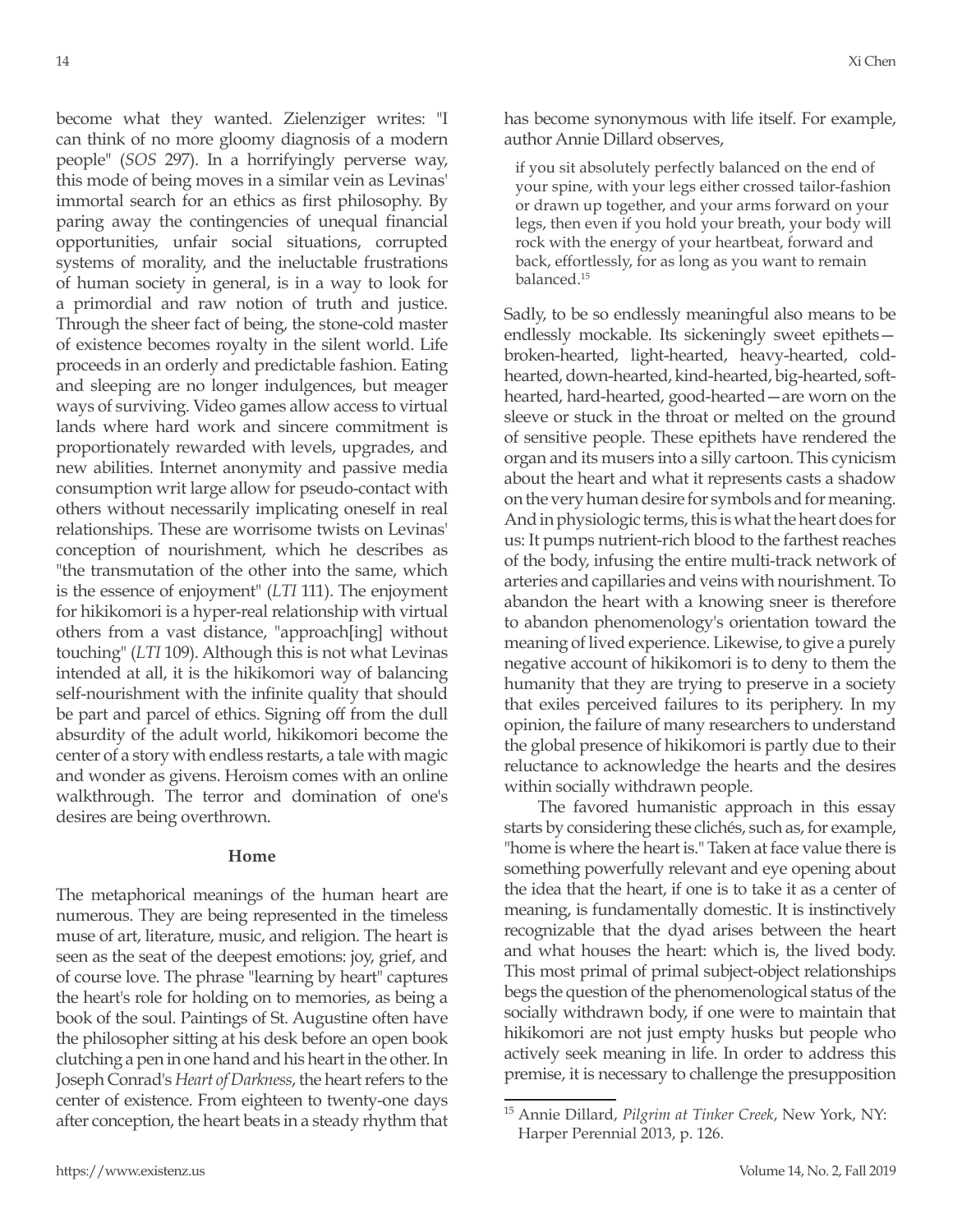that hikikomori are ill. To speak of illness is to return to otherness, but otherness of one's body instead of the otherness of others. We find in illness the flipside of domesticity, what Fredrik Svenaeus elegantly refers to as unhomelikeness in his unorthodox Heideggerian analysis of medical phenomenology.16 Svenaeus takes serious Martin Heidegger's seminal argument that meaning is an intrinsic property of beings-in-the-world, that as beings humans are understanding animals. As beings thrust into a particular world with established patterns of meaningfulness and cultural memory, one's orientation toward otherness is a closely related function of one's understanding of that particular world, sometimes in philosophy called the life-world. Svenaeus says it better:

To be delivered to the world of intersubjective meaning—language, culture, history etc.—is to find oneself in the world (*sich befinden*), and this finding oneself appears in the form of an attuned understanding, in the form of finding oneself in a mood. Our attunement colours and determines our understanding of the world.17

The implication for medicine then is that health is not just the feeling of wellbeing or fitness or the absence of concerning symptoms, but it is a type of attunement. This concept carries large significance to phenomenologists. At a basic level, to be attuned means to be so with the world that you barely notice it. One might think of a middle school symphonic band once in a while playing in tune. In those moments of attunement, the band becomes a whole and one can relax in the seat. However, when the oboes are too sharp or the trombones too aggressively loud, the music comes apart and the disturbance becomes a glaring mark on the evening. This is how Svenaeus conceives of health as homelike attunement, a rhythm as constant and reliable as the beating of the heart.

This is also the provocation found in Hans-Georg Gadamer's book *The Enigma of Health*, that health's role in balancing our being-in-the-world is precisely the reason why it is so hard to grasp until illness robs one

of it.18 Ontologically speaking, being healthy is being home. Homey environments are familiar in their boring everydayness. Action is easy and automatic, without the friction of conflict, angst, or self-doubt. On the one hand, homes are known in nook-and-cranny level detail, even to the point that its inhabitants navigate its rooms in the dark. On the other hand, unhomelike illness is when the roof of one's home is exposed by a passing hurricane or the paranoia of curious and judgmental neighbors. Illness, like the sharp oboe or the aggressive trombone, is thus analogous to the foghorn of otherness. It reminds people that they are not alone, that in the clouds floats a stormy, hidden superstructure of rules and contingencies, a violent something that resists certainty and therefore mastery. In illness, this is the otherness of the body enveloped within a society, a world within worlds, where one must be doubly responsible for both the body's call of embodiment and society's judgments. It is not difficult to see the appeal of staying home for eternity. Attunement is simple to maintain when the silent world a person inhabits comes from within that person. This silent world is not an immature escape from society, but a sincere alternative universe of what society could be like, a world where people do not have to hide their feelings to succeed. If one presupposes that hikikomori is an illness, and I find this presupposition to be bold, one must be open to hearing the unhomelike etiology coming from both body and society. Scholars are responsible for listening to the other side of this story; they are obligated to hear just how bad things are.

#### **Conclusion**

The consideration of responsibility makes concluding this essay a painfully naive act. In writing this essay I have relied on metaphors, allegedly relevant references and quotations, self-serving linguistic manipulations, and theory-laden concepts such as phenomenology. It goes without saying that my subjectivity shapes the narrative. By sharing what I know about hikikomori I intended to bring into relief the particularity of their experiences. In Levinas' terms, by formulating and communicating the overall experiences of hikikomori I generalized and made claim to their stories. By doing

<sup>&</sup>lt;sup>16</sup> Fredrik Svenaeus, "Illness as Unhomelike Being-inthe-World: Heidegger and the Phenomenology of Medicine," *Medicine, Health Care, and Philosophy* 14/3 (August 2011), 333-343.

<sup>17</sup> Fredrik Svenaeus, *The Hermeneutics of Medicine and the Phenomenology of Health: Steps Towards a Philosophy of Medical Practice*, Dordrecht, NL: Kluwer Academic Publishers, 2000, p. 92.

<sup>18</sup> Hans-Georg Gadamer, *The Enigma of Health: The Art of Healing in a Scientific Age*, transl. Jason Gaiger and Nicholas Walker, Palo Alto, CA: Stanford University Press, 1996.